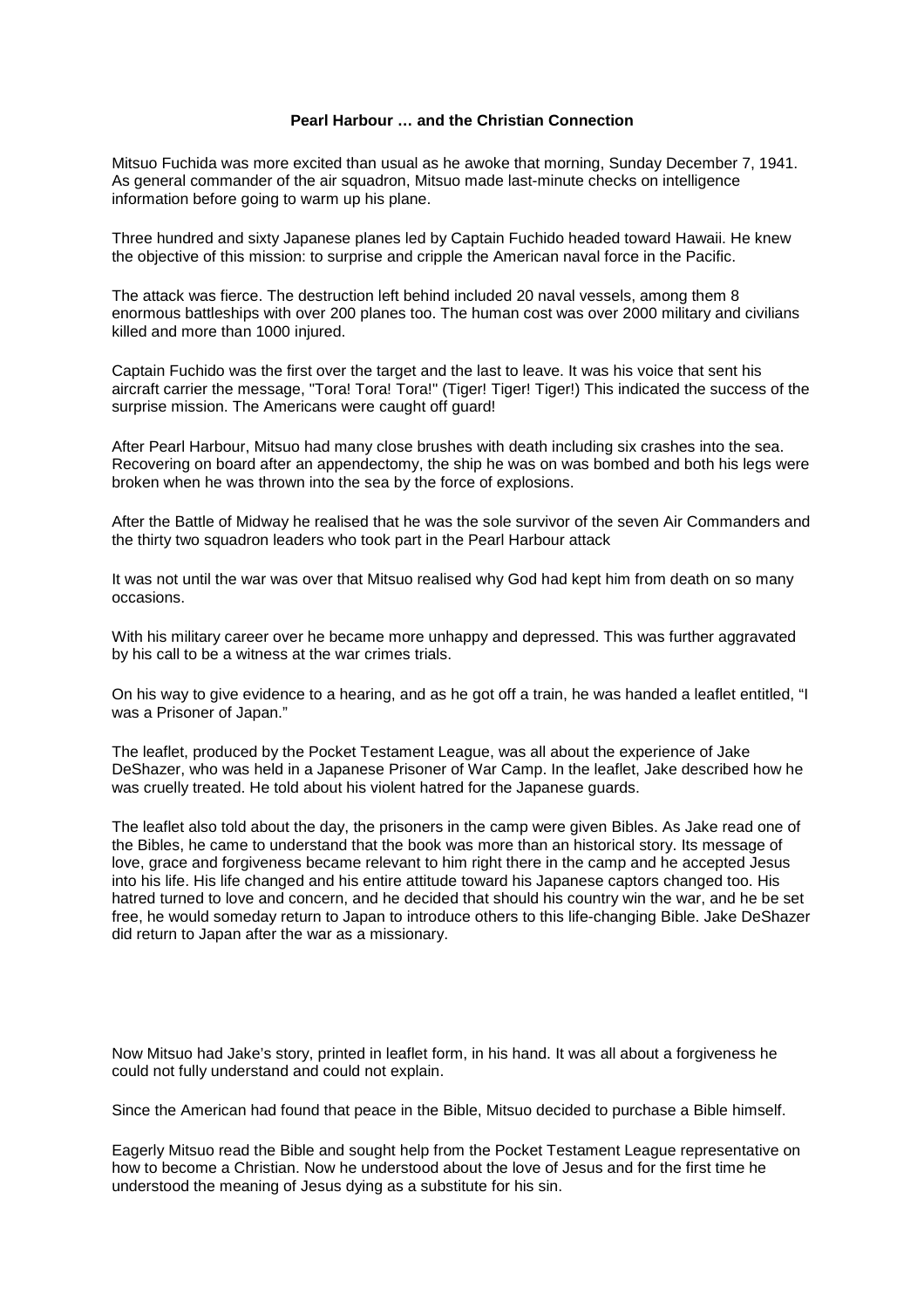His actions at Pearl Harbor could not be changed but now Mitsuo was aware why God had kept him from harm. Now his mission was to tell others how they could overcome hatred in their hearts and minds.

 Mitsuo learnt that Jesus is the only One who was powerful enough to change lives and inspire them with God's thoughts. Jesus was the only answer to Jake DeShazer's tormented life. He is the only answer for people today.

God's forgiveness is powerful and life-giving. When we feel the love and forgiveness of the cross deep down, it can really change our lives and be infectious too!

Is there someone who would benefit from your forgiveness today?

Written by Tim White For Children of the World Contact: Graham McDonald graham.mcdonald@ccca.org.au